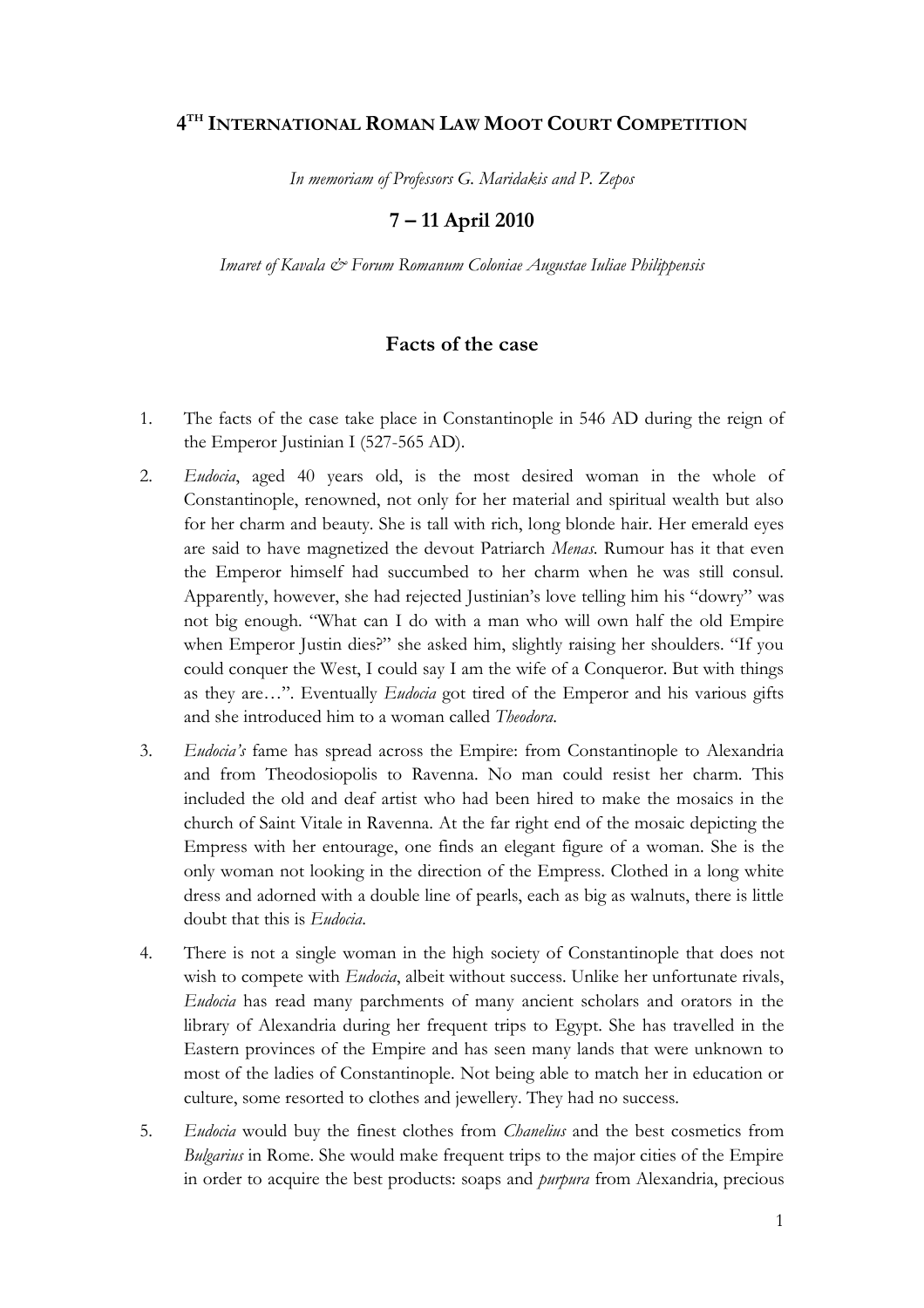stones and perfumes from Beirut, clothes and jewels from Rome. Faced with dilemmas, *Eudocia* would resolve them in her own way: she would buy both objects. In other words, she was the favourite client of all the merchants. *Cartierius*, the most famous jeweller of Constantinople used to say: "Other women go shopping. *Eudocia* reheats the economy."

- 6. There has been a great deal of speculation as to the source of *Eudocia's* wealth. According to the most probable story, *Eudocia* inherited a vast fortune from a distant uncle of her mother who died childless. Explanations aside, *Eudocia's* wealth is undisputed and, according to her, has saved her from the misfortunes of marriage.
- 7. *Eudocia* has bought a piece of land in the most expensive neighbourhood of Constantinople overlooking the Hippodrome, the Imperial Palace and the cathedral of Hagia Sophia. She hired *Isidoros* of Miletus and *Anthemius* of Tralles to design and construct a mansion on this plot of land. *Eudocia* took charge of decorating her new home, which she called *Repositum meum*. She embarked on a long trip to Alexandria where she purchased most of the things she needed to decorate her mansion. She created a big garden. On her way back from Egypt she stopped in Beirut to buy cedar trees. She also had a set of marble ponds and fountains installed, making her garden unique in the whole of Constantinople.
- 8. On her return to Constantinople she went to *Tiffus*, the luxury slaves merchant and bought the staff necessary to run her household: two Britons, one called *Mandubracius* to serve as a butler and the other called *Cassivellaunus* as a gardener; one Gaul, called *Vatelius*, to be her chef; and one Hibernian, called *Diarmait*, to serve the drinks. The rest of the slaves necessary to run her household were purchased from other slave merchants.
- 9. *Eudocia* leads a very glamorous life. As such, the gatherings at her mansion have quickly become a must for Constantinople"s upper class. *Cubicularii*, *protospatharioi*, *logothetai* and other courtiers, members of the imperial administration, bankers and merchants, all compete for an invitation to *Eudocia's* banquets. Guests are entertained by famous musicians and singers, with everything at the behest of *Eudocia*.
- 10. Because of *Eudocia's* receptions *Vatelius* has acquired great fame for the delicacies he prepared and served at *Eudocia's* table. *Vatelius'* most popular dishes include his beetroot soup with crispy *pastirma* and his turbot fillet served on marinated aubergine. For these dishes, *Vatelius* has won a place in the *Index Michelini.* He also excels in patisserie. Even the Empress has asked *Eudocia* to have *Vatelius* prepare her favourite pastry with walnuts and syrup. *Vatelius'* fame is so great that a wealthy Alexandrian grain merchant, brother of the Prefect of Egypt and a devout Christian, *Lucullus*, has repeatedly asked *Eudocia* to sell *Vatelius* to him but to no avail.
- 11. Amongst *Eudocia's* entourage there is a young poet from Alexandria called *Constantinos. Eudocia* is very fond of him for his poetry, despite it being considered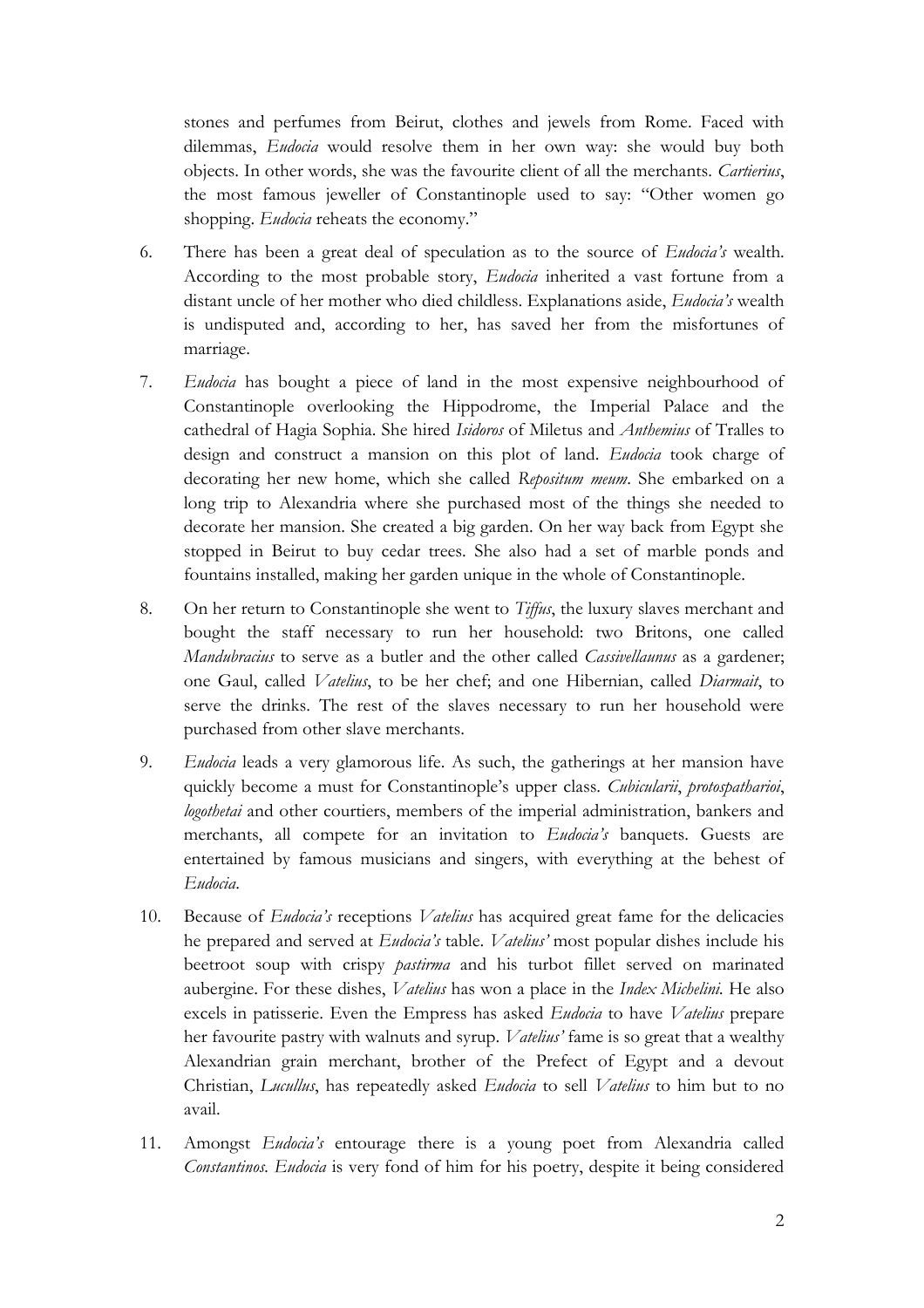by the established school of Constantinople to be subversive. *Eudocia*, by contrast, cannot stand the poets of Constantinople who write nothing but hymns to God and nature. She prefers poets who address the needs of the human soul and its deficiencies. *Eudocia* frequently asks *Constantinos* to recite a selection of his poems to her and her close friends. However, when she is entertaining bigger groups she prefers not to provoke them. Instead she asks *Fanfaras*, the famous poet of Constantinople, to recite his most popular poems, including "Mary had a little lamb", which provoke enthusiasm amongst the audience.

- 12. *Eutaxias*, aged 45 years old, has been for several years *Eudocia's* best friend and has accompanied her on several of her trips. Unlike *Eudocia, Eutaxias* would say that he has a good sense of the value of money. The truth is that he is easily shocked by the amount of money spent by her. He has attempted to keep *Eudocia's* books in good order from time to time but without success. His middleclass fear of three or four digit sums prevails over his love for fiscal discipline and he has given up on the task.
- 13. *Eutaxias* has also a passion for antiquities. He is very learned in the history of Athens and Sparta. He takes great pride in the fact that he can recite entire passages from Herodotus and Thucydides. From time to time he likes to recite passages to *Eudocia's* guests during dinner. *Eudocia* actually prefers her dwarf African charlatans as entertainment but she is too fond of *Eutaxias* to prevent him from reciting at table.
- 14. *Eutaxias* was equally fond of *Eudocia* and could not see an entire fortune vanish in thin air before his eyes through banquets, feasts and parties, one after the other, where dozens of people ate and drank for free. The extravagance of *Eudocia* gave him a hard time making ends meet. From time to time, he would get so frustrated that he would march through the dining hall and shout at *Eudocia's* guests: "Money! Money! Give me the money!" Despite his disgust for lawyers and priests – for *Eutaxias* hated people who told other people what to do – *Eutaxias* thought he should hire a lawyer to see if some sort of compensation could be claimed against these people. He went to see *Eunomias*, a very famous commercial lawyer of Constantinople, to seek his advice. However, their discussion did not lead anywhere as in *Eutaxias'* view the fees *Eunomias* had asked were too high. His meeting with *Eunomias* finished with a row as *Eunomias* wanted to charge for the time he spent discussing with *Eutaxias*. *Eutaxias* paid the fee half-heartedly but told *Eunomias* as he was handing him over the coins: "May they be burning hot as charcoal in your hands. Spend it on lawyers and doctors!"
- 15. It was this shock to his middleclass principles that gave him a plan. He called his idea: "The Economy Drive" and according to it, people could pay for their dinner, and if they wanted to stay at *Eudocia's* mansion, they could also pay for a room. He also came up with packages and deals of all kinds in order to satisfy potential clients with "special financial needs" or "enhanced financial abilities" as *Eutaxias*  used to say.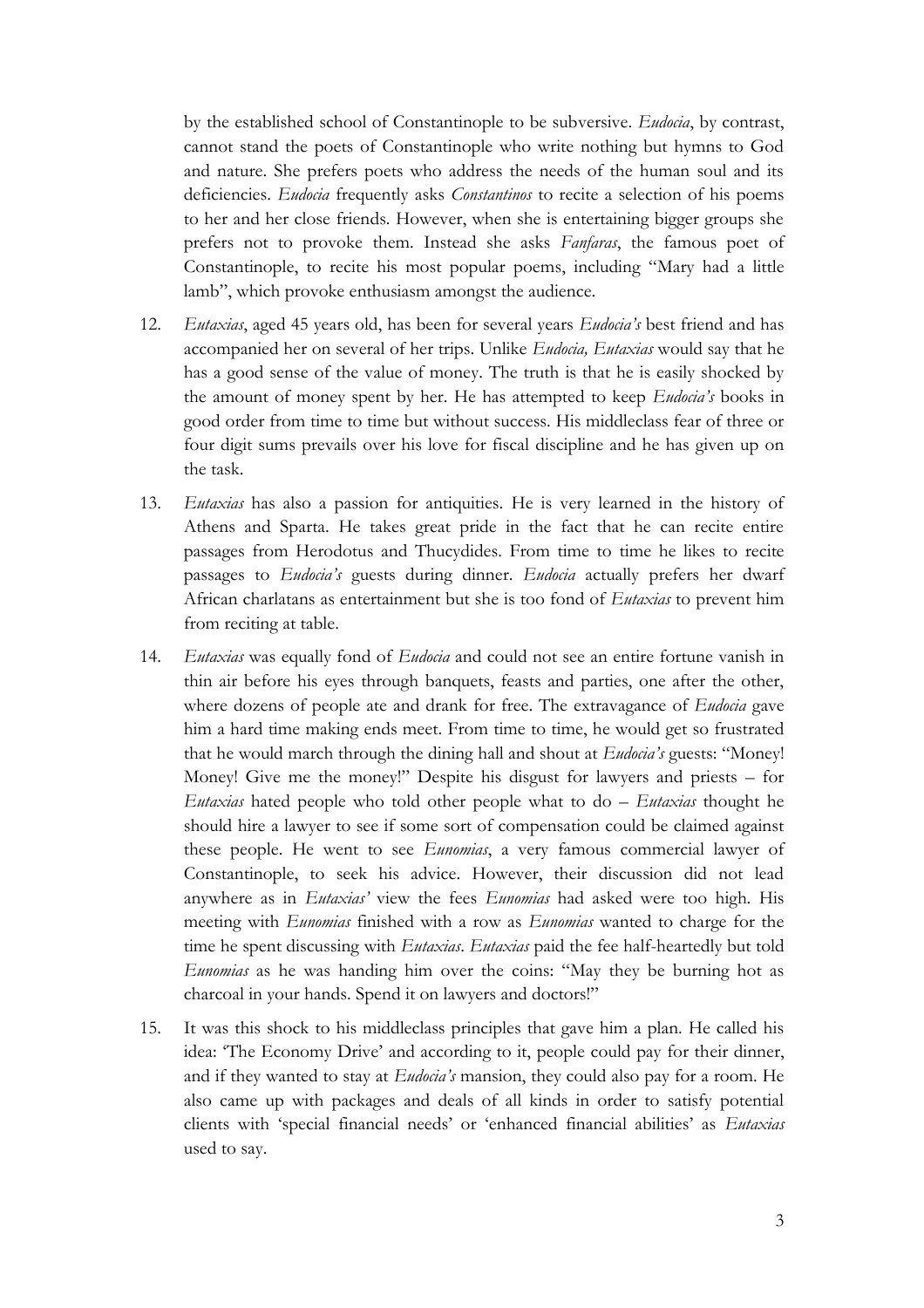- 16. To his surprise, it was not difficult to persuade *Eudocia* to implement his plan. She agreed to it, thinking that this would be an excellent way to limit the number of men that wanted to see her. So far she had used all kind of excuses to avoid seeing the many sorts of men who had wanted to flirt with her. The additional benefit of *Eutaxias'* idea was that the price the guests were to pay would rule out what *Eudocia*  called the *plebs Romana*.
- 17. Their project was soon crowned with success. The finesse of decoration of *Eudocia's* mansion and gardens as well as *Vatelius'* cooking skills made a stay at *Eudocia's* mansion most memorable.
- 18. It was a few days before the feast of St. Constantine and Helen that *Eudocia*  decided to travel to Alexandria in order to visit the tomb of Alexander the Great. She also took *Eutaxias* with her, as he wanted to consult some manuscripts in the famous library. The news that *Eudocia* had arrived in Alexandria permeated the circles of the city"s ruling class quickly. As soon as he found out that *Eudocia* was in Alexandria, *Lucullus* sent *Anthimos*, his manservant, to present her with a small gift (a gold ring with an emerald he had bought in Beirut) and his compliments. *Eudocia*  realised that he was actually asking for an audience. She accepted the ring as one should not insult people who make such kind gestures, but attempted to avoid him for a few days, thinking that he would be once again asking to buy *Vatelius*.
- 19. However, this time *Eudocia* was wrong. In fact, *Lucullus* wanted to become business partners. He was hoping that the business partnership would eventually evolve into a marriage partnership, allowing him to enjoy the services of *Vatelius* for a life time. He sent *Anthimos* to *Eudocia* again, this time with a pearl necklace and a message concerning his business plans. Although *Eudocia* could not care less about what he had to say, *Eutaxias* could not let such a business opportunity get away. The thought of turning the *Repositum meum* from a "barrel without a bottom" to a profitable business enterprise filled him with excitement. As he looked at *Lucullus*, his eyes fell on the burse hanging from his waist. *Eutaxias* weighted it with his eyes. It seemed so heavy. *Eutaxias* felt happy. He accepted the necklace on behalf of *Eudocia* and invited *Lucullus* to visit *Eudocia* at the *Repositum meum* in Constantinople, where, he said, "it would be easier to talk business".
- 20. When *Eudocia* found out what *Eutaxias* had done, she became furious but *Eutaxias*  managed to convince her about the merit of listening to *Lucullus'* terms. *Lucullus*  and *Eudocia* travelled back to Constantinople separately, as *Lucullus* was afraid of the sea and therefore went by land. This filled *Eudocia* with joy as she could not stand his boring company.
- 21. Upon his arrival in Constantinople, *Lucullus* was invited for dinner at the *Repositum meum*. He arrived on time with a big group of his servants, in an attempt to impress *Eudocia* with his undoubted wealth. *Eudocia* came down the big staircase, wearing a long green dress and two series of pearls. *Lucullus* was so impressed by the simplicity of her beauty that he stood for a while just staring at her, before his manservant reminded him to offer the gift he had brought for *Eudocia*. The manservant opened a small ivory box and *Lucullus* took out a pair of the most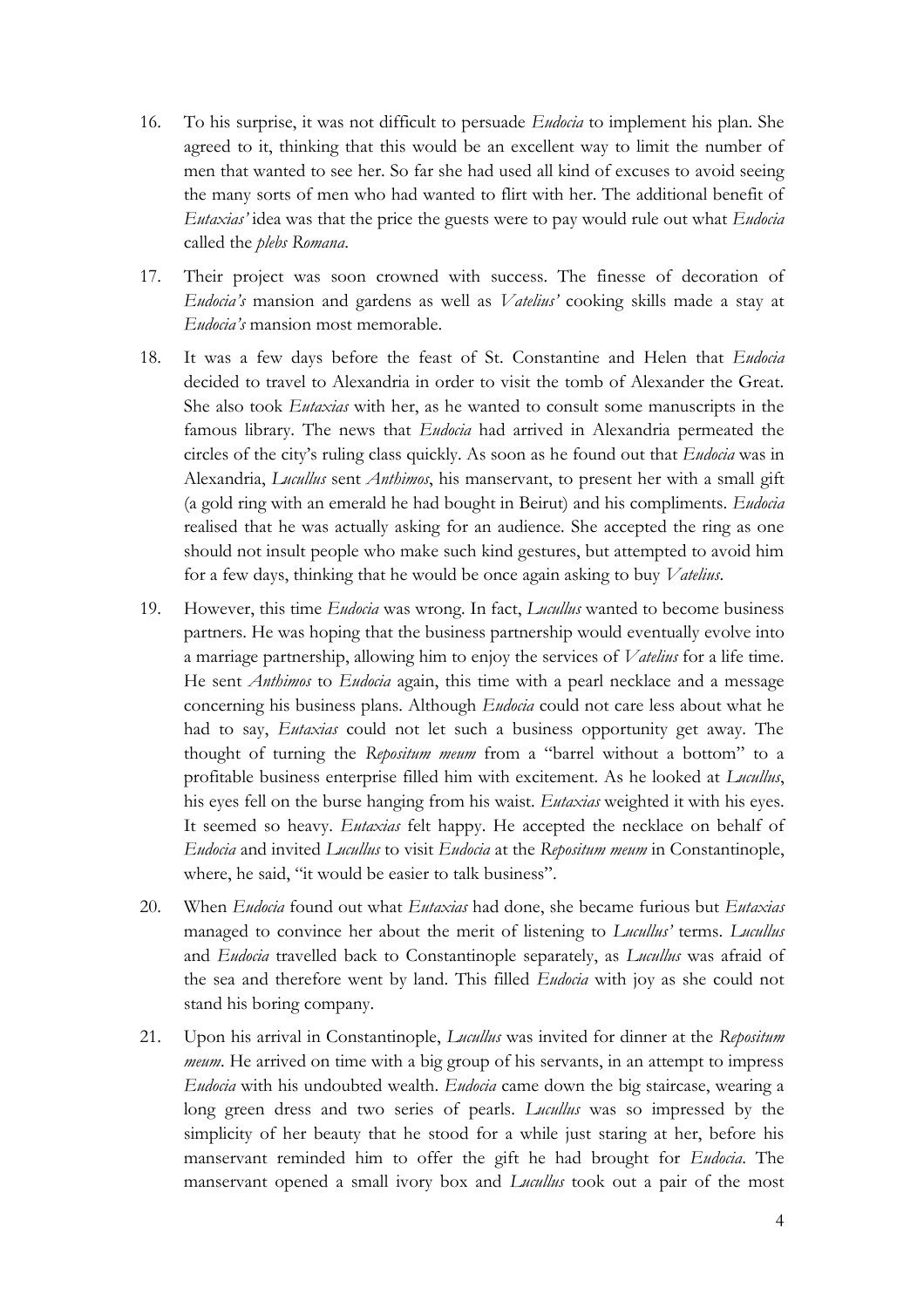beautiful emerald earrings ever seen. He offered them to *Eudocia* saying: "Please accept these earrings as a token of my appreciation for you and as evidence of my serious commitment in the business proposal that I have already made to you. And, of course, I am looking forward to the most exquisite cooking of our dear *Vatelius*!" *Eudocia* accepted the earrings and put them on immediately to honour her guest. They matched the colour of her eyes so well. For once, or at least for a couple of minutes, the fat Alexandrine businessman had succeeded in making her happy.

- 22. *Mandubracius*, *Eudocia's* Briton butler, showed the guests in the dining hall, where, according to *Eudocia's* instructions the young poet *Constantinos* was waiting to entertain the guests with some of his poems before the arrival of the first course.
- 23. As they all took their seats, *Constantinos* started recited an old poem of his entitled "Alexandrian Kings" in order to honour *Eudocia's* Alexandrian guest. Several other poems followed including some of his biggest successes: "Envoys from Alexandria", "Kaisarion" and "Young men of Sidon (AD 400)".<sup>1</sup> *Lucullus* was pleased to hear poems about his native city, although all he could think of was Vatelius' cooking.
- 24. It was at that point that *Mandubracius* approached the table. He discretely whispered to *Eudocia's* ear, so as not to upset *Lucullus*: "Ma"am, it has transpired that *Vatelius*  has committed suicide. It seems he panicked about the fact that the fish and seafood ordered for tonight"s dinner has not arrived." *Eudocia* listened without showing any sign of surprise or stress. "If *Constantinos* can carry on reciting his poems, perhaps we could serve you a British dinner, which I believe you have never tried", *Mandubracius* continued. *Eudocia* nodded, without wondering whether there was a good reason why she had never heard of British cuisine before.
- 25. *Eutaxias* seized this opportunity to start talking about business. *Lucullus* explained how they could invest a respectable sum of about 3,000 *solidi* to turn the *Repositum meum* into the most luxurious hotel the Roman world had ever seen that would attract the elite of the elites for the quality of its services. *Eutaxias* could almost listen to sweet clinging sound of the 3,000 *solidi* falling in the chest. What a warm sentiment of joy filled him all the way up to his neck!
- 26. The discussion progressed quickly. Soon *Lucullus* pulled his napkin and wrote on it "3,000 *solidi* in two shares: 2,000 from *L* and 1,000 from *Eud* plus the work of hers and of *Eut*". *Eutaxias* crossed out the part after the 1,000 and suggested "(900 from *Eud* and 100 from *Eut?*)", as he wanted to be a partner in this interesting affair. Then came the difficult part. They had to talk about sharing the profits. *Eudocia* remained silent. She couldn"t care less about profit. All she cared about was the artistic and cultural outcome of the investment. She did not want the final product to be accessible to any wealthy oligarch.

 $\overline{1}$ 

<sup>1</sup> Constantine P Cavafy, "Alexandrian Kings" (1912), "Kaisarion" (1918), "Young men of Sidon (AD 400)" available at [http://www.cavafy.com/poems/list.asp?cat=1.](http://www.cavafy.com/poems/list.asp?cat=1)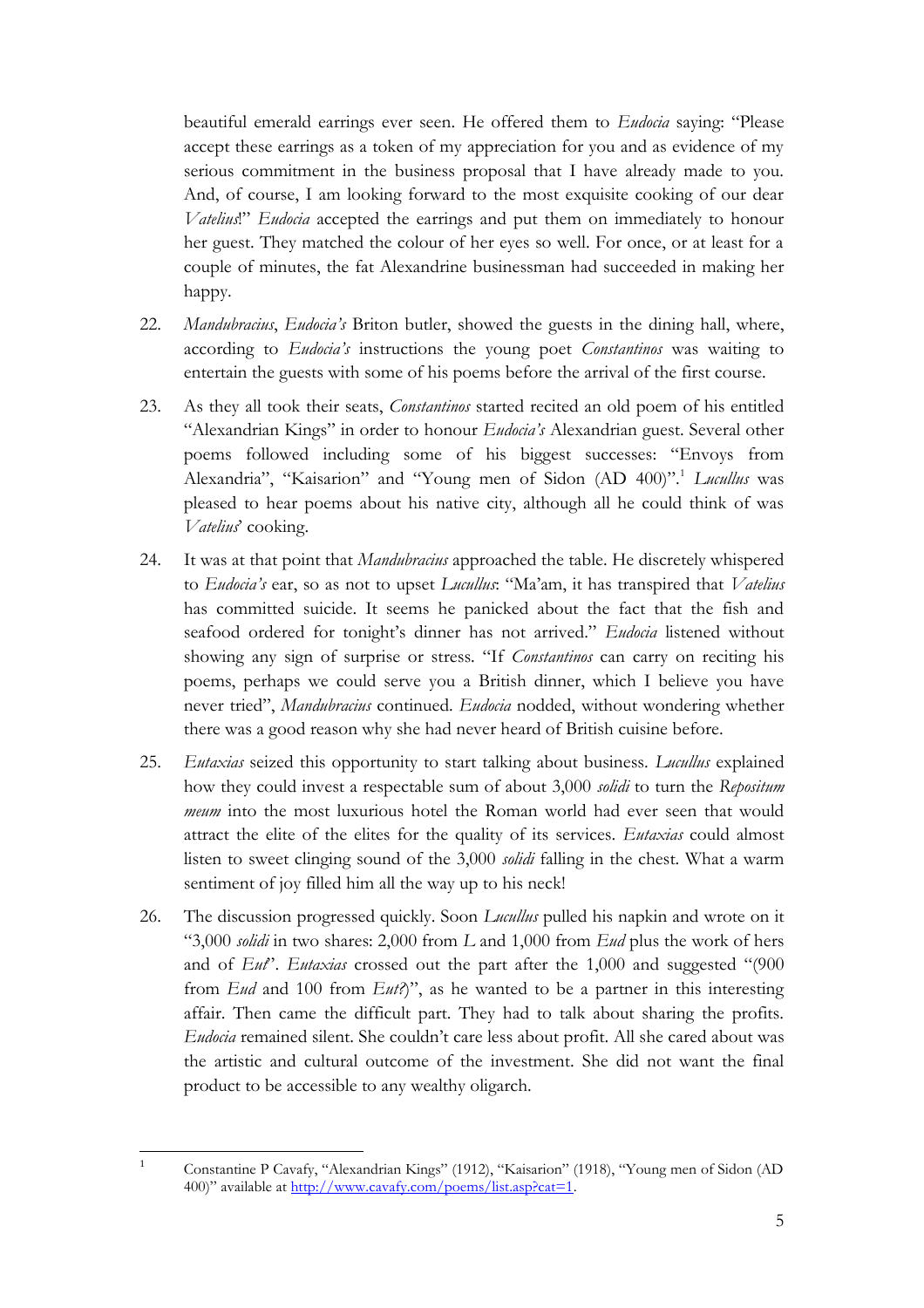- 27. With regard to profits, *Lucullus* wrote on the napkin: "profits 50-50". *Eutaxias*  disagreed saying that "*Eudocia* and I will also put our work in it. Not just our money". It was a fair point, but "how much more do you want?" asked *Lucullus*. *Eutaxias* made some further notes on the napkin: "*Eud* to work on the image and style of the final product and *Eut* to take care of accounting and finance". *Lucullus*  then erased his suggestion for 50-50 and wrote in its place "40-60 after taxes?". *Lucullus* seemed pleased and said: "Perhaps. Let's have our lawyers look at it tomorrow". *Eutaxias* replied: "What do you need the bloody lawyers for? Our terms are fine. We just need to write this down and sign it."
- 28. At that moment, *Mandubracius* came in with the entrée and interrupted the negotiations.<sup>2</sup> He laid the plates on the table and introduced the che $\mathsf{fs}$  welcome dish: "Ma'am, Gentlemen, the chef is welcoming you with a British delicacy: marmite, with cheese on toast." *Lucullus* was excited. "The moment has finally come", he thought to himself. "I"m going to taste the food of the famous *Vatelius*." Little did he know that *Vatelius* had already been called to the table of the Lord.
- 29. The first bite was shocking for everybody. *Eudocia* gave her toast to her little dog who smelt it and then turned his head away in disgust. *Eutaxias* did not say a word or make any facial expression as he was chewing his toast for fear that it might jeopardize the deal. *Lucullus* felt like throwing up, which he preferred to do with a full rather than an empty stomach. However, thinking that the food was too sublime for his unrefined palate, he kept his mouth shut between mouthfuls.
- 30. Then *Mandubracius* served the starter and introduced it by saying: "Ma"am, Gentlemen, tonight's first course is a poached egg served on a thin layer of shredded sauerkraut, crowned with a potpourri of regional mushrooms, sautéed in Neapolitan olive oil". *Lucullus* heard this with disgust: egg with mushroom on cabbage and, as if this were not bad enough already, Italian olive oil. "What on earth do the Italians know about olive oil? Had it not been for the Greeks, all they would be making would be their thick white cheese", *Lucullus* thought to himself. The taste was not as bad as he thought. It was definitely preferable, when compared to the marmite, but he started wondering why people thought *Vatelius*  such a great chef. *Lucullus* kept his thoughts to himself. He felt the same way about paintings. He never quite understood why everybody liked the paintings of that horrible Iberian painter called *Picasius*.
- 31. After the first course, *Eudocia* called upon *Constantinos* to recite a poem in order to lighten the atmosphere: "*Constantine*, please give us the pleasure of another of your great poems".
- 32. *Constantinos* coughed to clear his throat and said:

"Julian Seeing Contempt.

 $\frac{1}{2}$ 

"Observing, then, that there is great contempt for the gods among us" – he says in his solemn way.

For a view of the state of negotiations as depicted on the napkin see Annex I.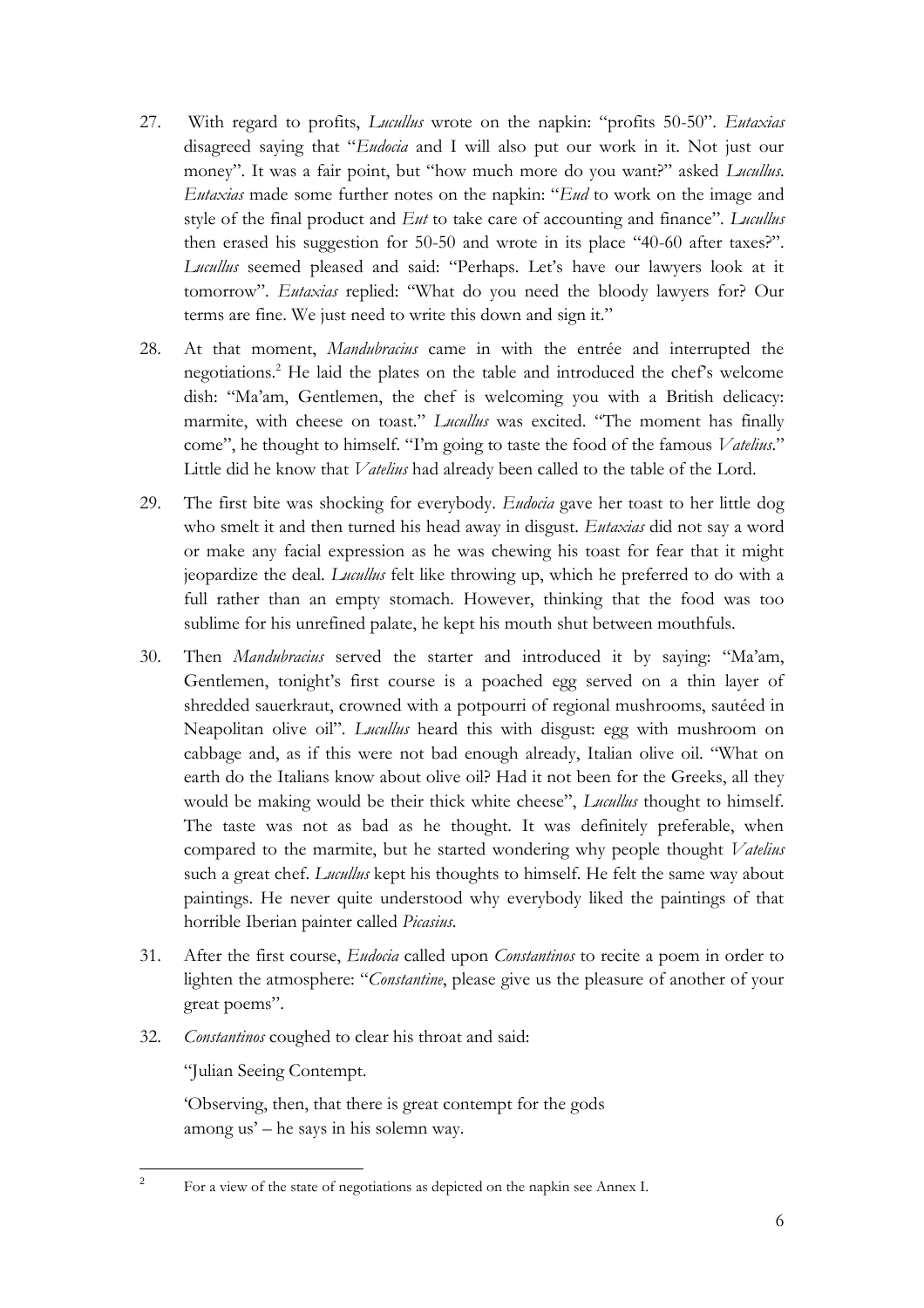Contempt. But what did he expect? Let him organize religion as much as he liked, write to the High Priest of Galatia as much as he liked, or to others of his kind, inciting them, giving instructions. His friends weren"t Christians; that much was certain. But even so they couldn"t play as he could (brought up a Christian) with a new religious system, ludicrous in both theory and application. They were, after all, Greeks. Nothing in excess, Augustus."3

- 33. *Eudocia* smiled and applauded, saying: "Well done *Constantine*! Wonderful! Tell us another one please! Not a historic one. Enough with ancient history. Tell us a poem about the human being and its sentiments." Who could ever resist *Eudocia*? *Constantinos* obeyed, but *Lucullus* was already very unhappy about all the references to the pagan Emperor Julian who had been proclaimed an apostate by the Holy Church.
- 34. Whilst *Lucullus* was kept busy with thinking about the irritating poem, his slave *Anthimos* had other problems: an awkward feeling had begun to creep over *Anthimos* deep down in his stomach. Although the *création* of egg and mushrooms had been less disgusting than the *amuse-gueule*, *Anthimos* had a sense that the feeling in his stomach had grown within him ever since the first course had been served. Although, having a very weak stomach, *Anthimos* was accustomed to enduring gastric unease, but most of the time it was the feeling of having eaten too much of delicious food when dining with his master. However, this time he was not certain how long he could hold onto his stomach's contents.
- 35. At that point though, *Mandubracius* announced the arrival of the main course and *Eudocia's* poetry request had to wait as *Mandubracius* introduced the main course: roast lamb with mint sauce served with a pint of a warm bitter. *Lucullus* had just one bite and laid his fork down. "My God" he exclaimed. "This is terrible. It is like eating toothpaste, with lamb flavour!"
- 36. The end of the surprises for *Lucullus* had not yet come. "Business is business" he thought and tried to overcome his disappointment about *Vatelius'* skills. The final strike came from *Constantinos* who adhered to the instruction of his patron lady and started reciting his latest poem entitled "In the taverns":

"I wallow in the taverns and brothels of Beirut. I didn"t want to stay in Alexandria. Tamides left me; he went off with the Prefect's son to earn himself a villa on the Nile, a mansion in the city. It wouldn"t have been right for me to stay in Alexandria. I wallow in the taverns and brothels of Beirut.

 $\overline{3}$ 

<sup>3</sup> CP Cavafy, "Julian Seeing Contempt" (1923) at [http://www.cavafy.com/poems/list.asp?cat=1.](http://www.cavafy.com/poems/list.asp?cat=1)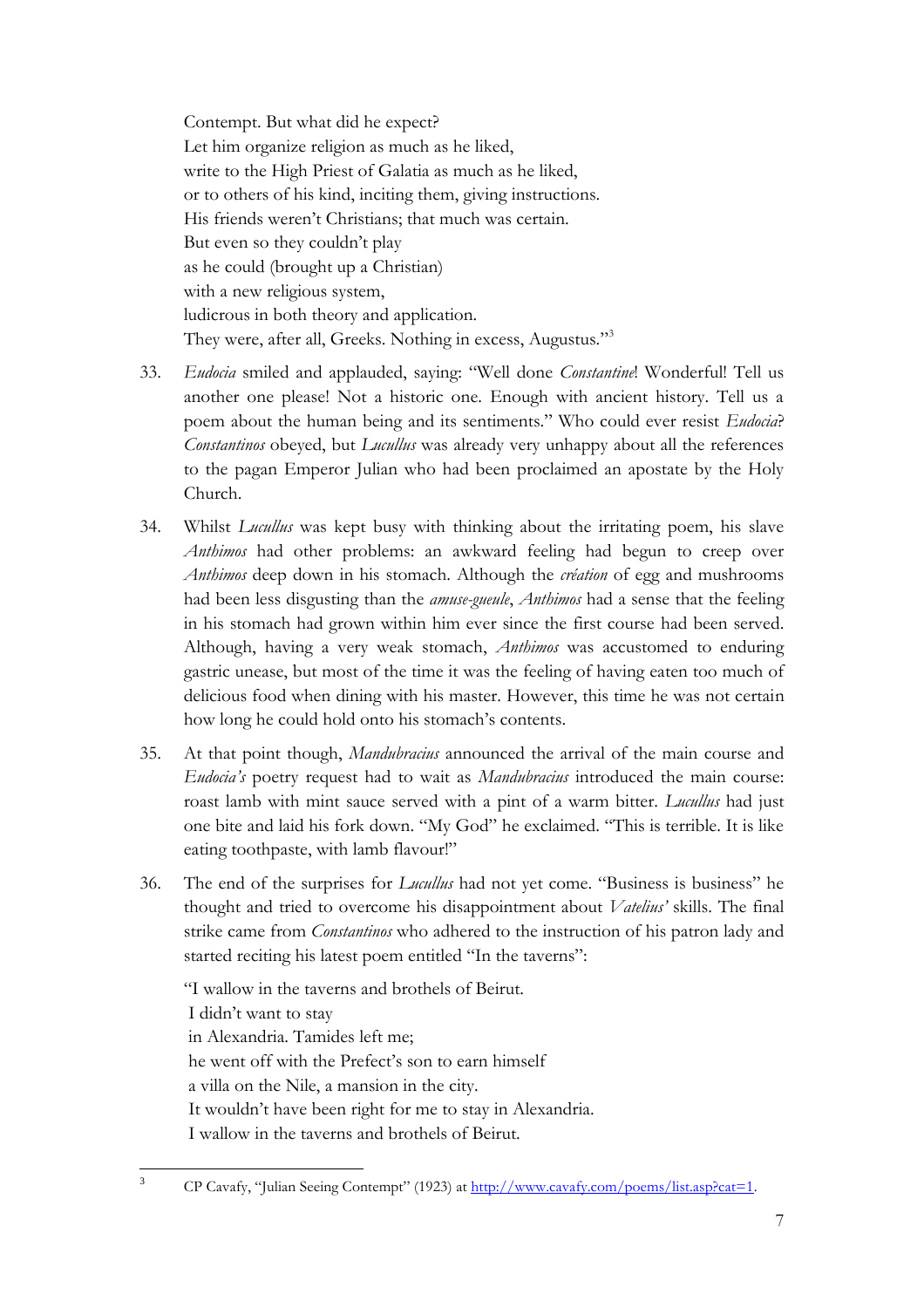I live a vile life, devoted to cheap debauchery. The one thing that saves me, like durable beauty, like perfume that goes on clinging to my flesh, is this: Tamides, most exquisite of young men, was mine for two years, and mine not for a house or a villa on the Nile."<sup>4</sup>

- 37. Poor *Constantinos* had no idea of the close relationship of blood between *Lucullus*  and the Prefect of Egypt. At the hear of these allegations about *Tamides*, *Lucullus*  stood up in rage. "This is an outrage. How dare you insult me and my family in this manner?" he shouted as he stroke a blow on *Constantinos*. Then he turned to *Eudocia* and *Eutaxias* and said: "I have never been humiliated like this before in my life! I cannot believe I came all the way from Alexandria to be given such horrible food and to be insulted in this manner."
- 38. "Do not raise the tone of your voice with me, *Lucullus*! Calm down or get out of here" said *Eudocia* in her usual fashion. *Lucullus* would not be the first to be thrown out of the *Repositum meum* like rubbish from the window of a Roman *insula*. *Lucullus*  turned red in rage, making a nice contrast to *Anthimos* who was pale like a sheet. He took the napkin in his hands and tore it in pieces. *Eutaxias* nearly choked as he watched the agreement being torn from top to bottom like the curtain of the Temple of Sion. He kneeled over the torn in pieces in tears and lifted them up saying: "Oh no! My contract…"
- 39. *Lucullus* stormed from the dining hall and went back to his lodgings. The next day he learnt from his servants that *Vatelius* had actually committed suicide and that he had been served the dinner that had been prepared by *Cassivellaunus*, *Eudocia's*  gardener. He thought to himself: "all this way from Alexandria and all these expenses, just for the dinner of a Briton." He sent *Anthimos*, who still felt unwell, to claim a reimbursement of the expenses of his trip but his request was refused from *Eutaxias* who said *Lucullus* had no such right to ask for reimbursement. The following day, *Eudocia* and *Eutaxias* were informed that *Lucullus* had brought a case against them in court to have all the expenses he had incurred in the negotiation of this agreement reimbursed to him.
- 40. Before undertaking the travel back to Alexandria, *Anthimos,* at last, fell so seriously ill that he had to stay in bed in Constantinople with his stomach upset. *Anthimos*  experienced diarrhea and vomiting and had a strong feeling of anxiety and impending doom. Upon recommendation, *Lucullus* consulted one of the most learned doctors of Constantinople, the famous *Celsulus*, who diagnosed *Anthimos* with a severe food poisoning due to the consumption of the notorious *amanita phalloides*. On confrontation with this, *Cassivellaunus a*nd *Mandubracius* had to admit that they had not known all the mushrooms too well which they had found in the kitchen"s pantry. "But" – *Mandubracius* tried to justify himself – "how could one tell that for sure without the captain on board? After all, nobody else seems to have

 $\overline{4}$ 

CP Cavafy, "In the taverns" (1926) available at [http://www.cavafy.com/poems/list.asp?cat=1.](http://www.cavafy.com/poems/list.asp?cat=1)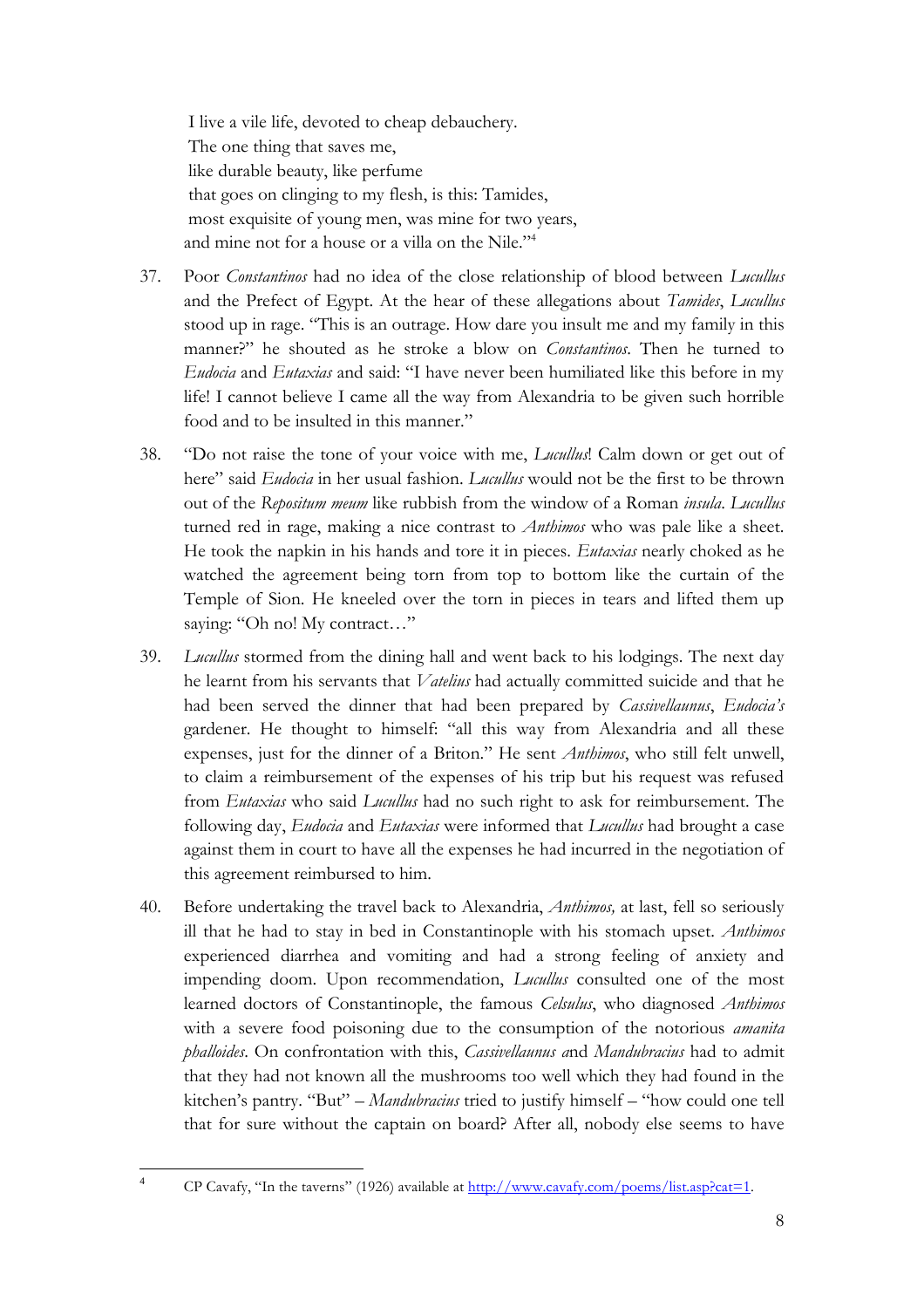had problems with the mushrooms", he added. Apparently, the others had been more fortunate with their composition of the potpourri.

- 41. In the hope of having his slave restored and the looming death prevented, *Lucullus* hired a special "suite for the sick" in a luxurious spa called *Hospitium Sanctae Annae*. Unfortunately, over the following two days, *Anthimos* did not feel better. From time to time his stomach was aching so dreadfully that he fell into a kind of delirium. One lonely Sunday morning, when *Lucullus* had gone to Church, *Anthimos* was tormented by such terrible pain that he could only fling himself around in bed from one side to the other without being able to keep a clear mind. Suddenly, in his misery, he noticed a small phial shining in the morning light on a shelf besides the window. In his ghost-like reverie, he reeled towards the shelf and reached out for the phial. He lifted it and glanced at it with a beatific look as if this was the solution of all his problems. He closed his eyes and felt surrounded by a light like the moonbeam in a midnight woodland. With a sense of elation, he put the phial to his lips and drank it at one draught.
- 42. When *Lucullus* came back to the spa from the morning service, he found *Anthimos* peacefully lying in a sleep he would never awake from again. Horrified, *Lucullus* recognised the tiny flask lying next to *Anthimos'* right hand, the phial that bore the Greek inscription "*Narkotikon*. Do not drink!". *Lucullus* felt very depressed about the loss of his faithful servant. After a while, his sadness turned into anger and he hastened to file a claim against *Eudocia* because of *Anthimos'* death which, in *Lucullus'* view, was clearly a consequence of the bad cooking they had been served by *Eudocia's* slaves, *Cassivellaunus* and *Mandubracius*. Of course, *Eudocia* was equally clear about responsibility, and replied: "I am very sorry for *Anthimos*. But I do not know which of your claims I should find more ridiculous! I am certainly not going to pay for the suicide of others!" "Suicide?" – *Lucullus* snarled back – "Never! *Anthimos* was such a jolly fellow that he would not even spend a thought on that!"
- 43. The claims brought by *Lucullus* are the following: (a) a *condictio causa data causa non secuta* against *Eudocia* and *Eutaxias* for the reimbursement of 300 *solidi* which would cover (i) his travel expenses from Alexandria to Constantinople and then back to Alexandria; (ii) his accommodation expenses in Constantinople upon presentation of the relevant receipts; and (iii) the return of the gold ring, the necklace and the emerald earrings he offered to *Eudocia* during the course of the negotiations; (b) an *actio in factum ad exemplum legis Aquiliae* for reimbursement of the medical costs incurred for the treatment of *Anthimos'* infirmity (80 *solidi*) and for the value of *Anthimos* (120 solidi).
- 44. *Lucullus* has asserted the value of *Anthimos* with 120 *solidi* due to his long-standing faithful service and his proved managing skills as a personal manservant. The average market-price for a slave of *Anthimos'* age (42), provenance (*Asia minor*), education (none) and physical condition (healthy, but a weak stomach and bad teeth) would be 60 *solidi*.